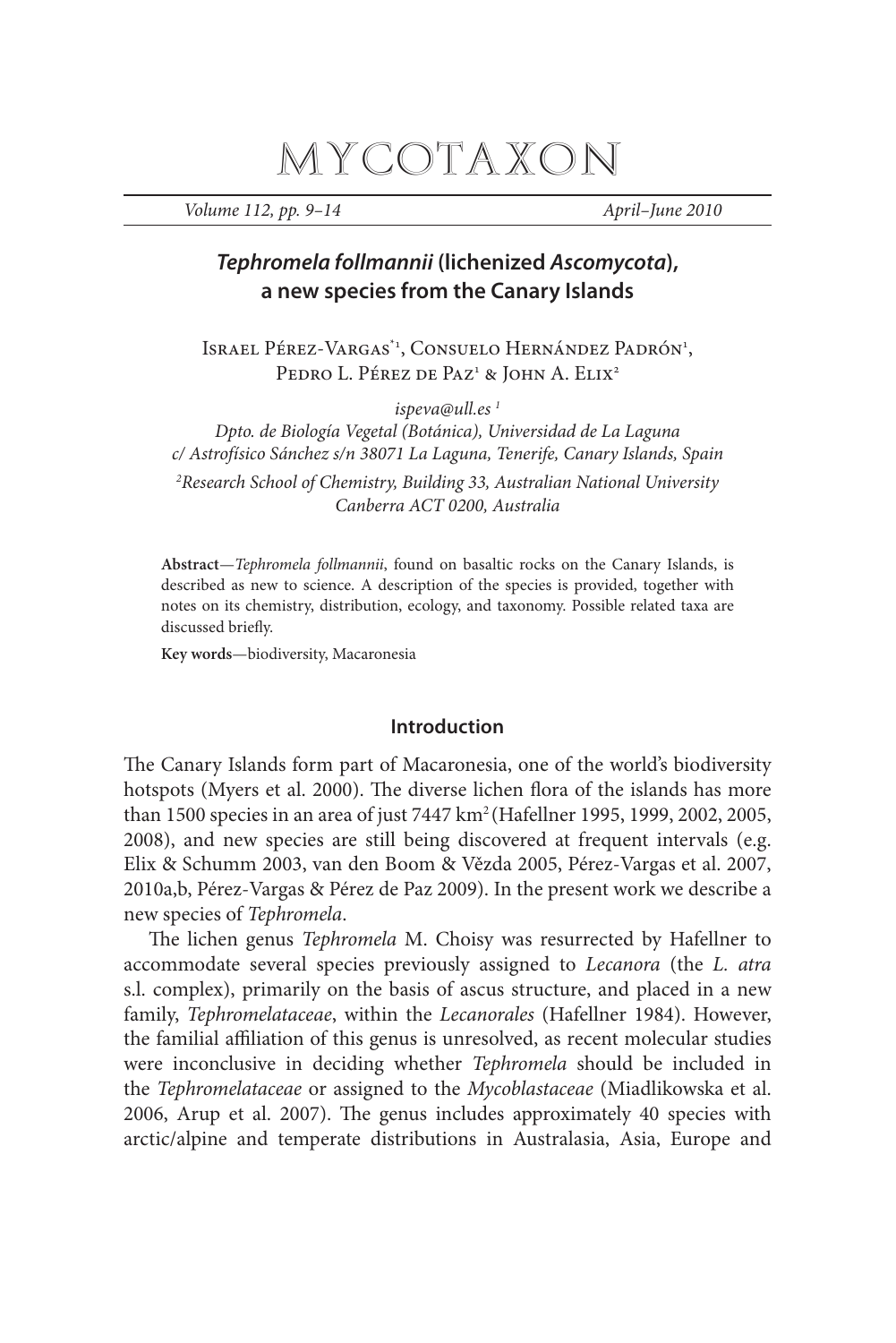North America, and centers of speciation in tropical regions (Nash et al. 2004). *Tephromela follmannii* is closely related to the type species, *T. atra* (Huds.) Hafellner. However, the genus has not been monographed and some European morphotypes of *T. atra* remain poorly understood, as is the delimitation of *T. atra* from some extra-European species (Hafellner 2007). The lecideoid species were recently transferred to *Calvitimela* Hafellner on the basis of the ascomata and ascus type (Hafellner & Türk 2001). *Tephromela* is characterized by a poorly developed true exciple, the dark violaceous hymenium, *Bacidia*type asci, simple or sparingly branched paraphyses and the occurrence of moniliform conidiogenous cells (Hafellner 1984, Nash et al. 2004).

# **Materials and methods**

The morphology of the lichen specimens was examined using a Leica ZOOM 2000 or a Zeiss Stemi 2000C stereo-microscope. Sections for anatomical examination were cut by hand and mounted and observed in water. Anatomical structure and hymenial characters were studied with an Olympus CH light microscope. Chemical constituents were identified by thin layer chromatography using solvent systems A [benzene:dioxane: acetic acid, 180:45:5], B [hexane:methyl *tert.*–butyl ether:formic acid, 140:72:18] and C [toluene:acetic acid, 85:15] (Culberson 1972, Culberson & Johnson 1982, Elix & Ernst*-*Russell 1993), high performance liquid chromatography (Elix et al. 2003) and comparison with authentic samples. Specimens are deposited in TFC and CANB.

# **The species**

#### *Tephromela follmannii* Pérez-Vargas, Hern.-Padr. & Elix, sp. nov. Fig. 1

MycoBank MB 515344

Tephromelae atrae *similis sed thallo crassiore, hymenium profundis et materia chimica differt. Thallus saxicola, albidus vel cremeus, 0.8–1.2 mm crassus. Apothecia usque ad 2(– 3) mm in diametro, sessilia, margine thallino circumdata. Hymenium 150–180(–200) μm altum, violaceum. Asci clavati 60–65 × 10–15 μm, typum* Bacidia*. Ascosporae octonae, ellipsoideae, 10–11 × 6–7 μm. Materia chimica: atranorinum, acidum β-alectoronicum, acidum alectoronicum, acidum α-collatolicum, acidum β-collatolicum, acidum physodicum, acidum 4-O-methylphysodicum et substantia ignota.*

Type— Spain, Canary Islands, Tenerife, "Tiro del Guanche", El Teide National Park, on basaltic rocks, UTM: 334317/ 3122460, 2050 m alt., August 2006, C. Hernández & P. L. Pérez, TFC Lich: 6219 (TFC Lich-**holotype,** CANB-isotype).

Etymology— The new species is named in honour of the German lichenologist, Prof. Dr. Gerhard Follmann, in recognition of his many contributions to Canarian lichenology and for his friendship.

Thallus saxicolous, areolate-bullate to verrucose, whitish to cream-coloured, 0.8*–*1.2 mm thick, lacking isidia and soredia. Cortex 15*–*25 μm thick, algal layer c. 40*–*60 μm thick; algal cells 10*–*12 μm wide; medulla white. Apothecia common, sessile, up to 2(*–*3) mm wide; disc concave or plane to slightly convex,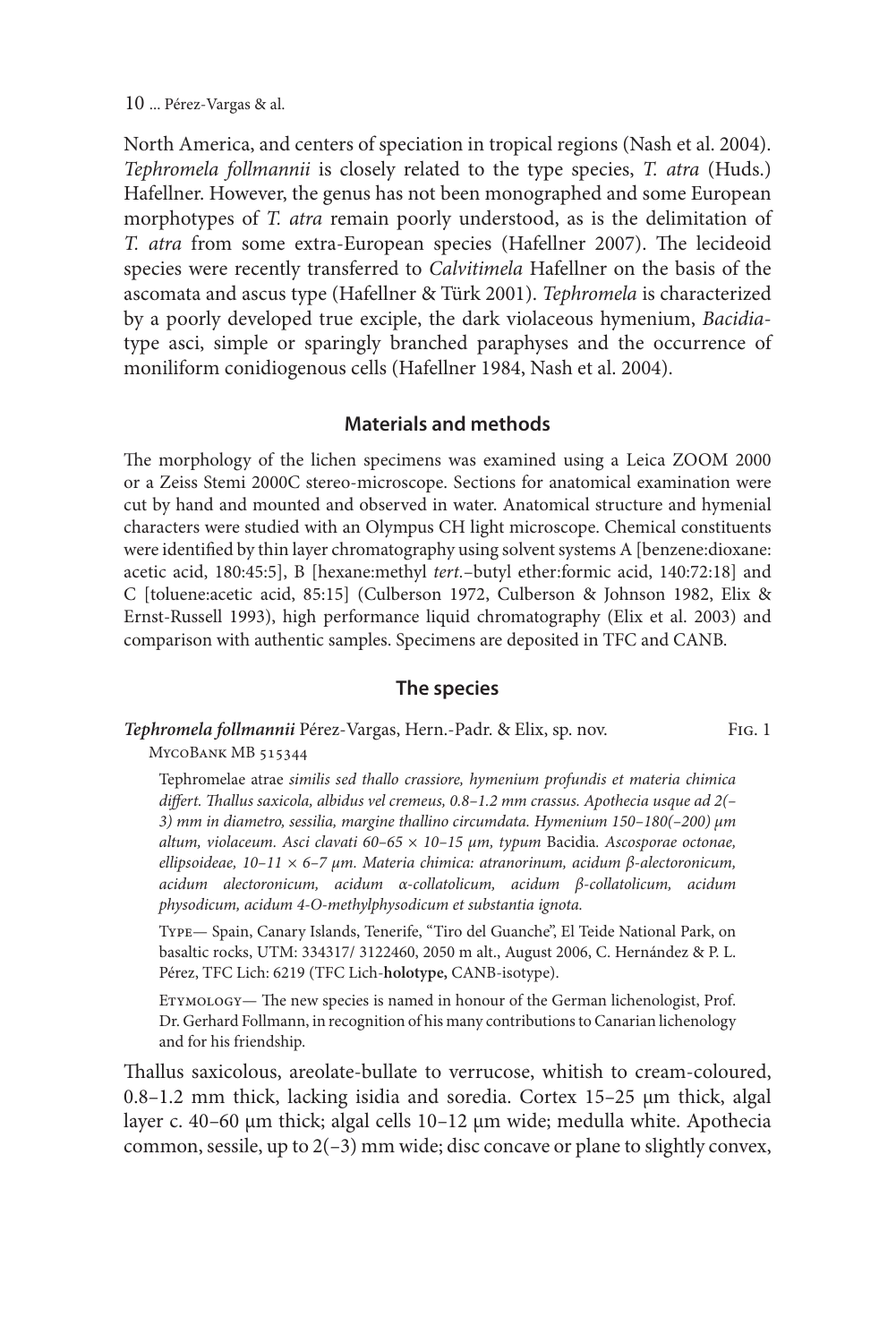

Fig. 1. *Tephromela follmannii*, part of holotype. Scale = 1 mm.

round, black, glossy and epruinose; thalline exciple prominent, persistent, smooth to folded over the disc, 180*–*225 μm wide; true exciple not apparent. Epihymenium dark violet; hymenium 150*–*180(*–*200) μm high, violet, I+ blue; subhymenium hyaline, 25−30 μm thick, hypothecium yellow-brown, 75*–*100 μm thick. Paraphyses stout, not or sparingly branched, mostly not anastomosing, 5*–*6 μm thick below (lumina c. 2 μm wide), 8*–*9 μm thick apically (lumina c. 3.5 μm wide). Asci of *Bacidia*-type, 8-spored, 60*–*65 × 10*–*15 μm. Ascospores ellipsoid, colourless, 10*–*11 × 6*–*7 μm. Pycnidia not seen.

Chemistry— Atranorin (minor), β-alectoronic acid (minor or major), alectoronic acid (major or minor), α-collatolic acid (minor), β-collatolic acid (minor), physodic acid (trace), 4-*O*-methylphysodic acid (trace), unknown (minor).

Ecology— *Tephromela follmannii* occurs on basaltic rocks on four of the Canary Islands. It exhibits considerable ecological plasticity but it appears to prefer moderate to high elevations. On Tenerife it was collected in the mountains of Teide National Park at 1900*–*2050 m, in "retamar", a montane shrub-dominated community. Phytosociologically this community belongs to *Spartocytisetum supranubii* Oberd. ex Esteve (Martín Osorio et al. 2007), with *Spartocytisus supranubius*, *Pterocephalus lasiospermus* and pine (*Pinus*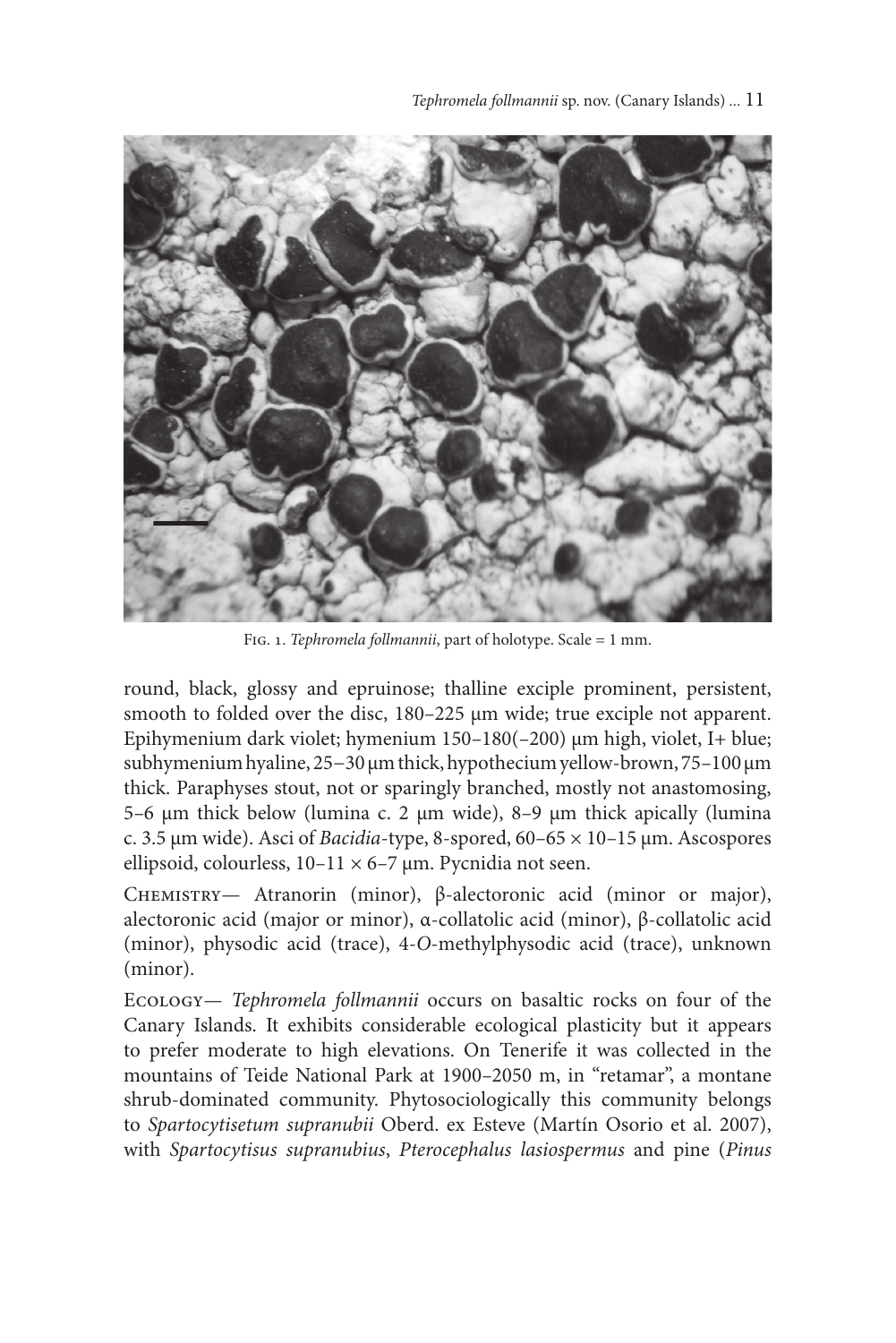#### 12 ... Pérez-Vargas & al.

*canariensis*) reafforestation. On La Palma *T. follmannii* grows at 550*–*2450 m in a *Pinus canariensis* forest (*Loto hillebrandii-Pinetum canariensis,* A. Santos) or in the high mountain in "codesar" (*Genisto benehoavensis*-*Adenocarpetum spartioidis* A. Santos (Del Arco Aguilar 2006)), with *Adenocarpus viscosus* subsp. *spartioides*, *Genista benehoavensis* and sporadically *Spartocytisus supranubius*, *Descurainia gilva,* or *Viola palmensis*. We have also collected this species on Gran Canaria at over 1000 m in a *Pinus canariensis* forest. Finally, on La Gomera *T. follmannii* was collected at 1100*–*1200 m alt., in an old pine plantation (*Pinus canariensis* and *P. radiata*) with *Erica arborea*, *Adenocarpus foliolosus*, *Chamaecytisus proliferus* and *Cistus* spp.

Additional specimens examined— **SPAIN, Canary Islands, Tenerife**: "El Boquete", El Teide National Park, on basaltic rocks, UTM: 335005/3121230, 2100 m alt., February 2006, C. Hernández & P. L. Pérez, TFC Lich: 6510 (duplicate in CANB); "Los Areneros", El Teide National Park, on basaltic rocks, UTM: 335330/3131162, 1900 m alt., August 2007, C. Hernández & P.L. Pérez, TFC Lich: 9025; **La Palma**: "Inmediaciones del Pico de Piedra Llana", Caldera de Taburiente National Park, on basaltic rocks, UTM: 222792/ 319279, 2320 m alt., November 2001, C. Hernández & P.L. Pérez, TFC Lich: 5311 (duplicate in CANB); "Cauce del barranco del Huanahuao", Caldera de Taburiente National Park, on basaltic rocks, UTM: 219650/ 317899, 550 m alt., January 2001, E. Muñoz & A Rebolé, TFC Lich: 3345; **Gran Canaria**: "Camino de Faneque, ca. Tamadaba", Pinar de Tamadaba, on basaltic rocks, 1000 m alt., April 1976, B. Méndez, TFC Lich: 118; **La Gomera**: "Laderas sobre Erquito", Garajonay National Park, on basaltic rocks, UTM: 277609/3111281, 1125 m alt., September, 2001, C. Hernández & P.L. Pérez, TFC Lich: 5035 (duplicate in CANB).

### **Discussion**

The saxicolous *T. follmannii* is characterized by its thick, greyish cream, areolate-bullate to verrucose thallus, large, black apothecia, a thick hymenium, and by its complex chemistry.

This new species appears to be closely related to *T. atra*, and while it can resemble some well-developed saxicolous specimens of that species, it can be distinguished by the thicker verrucose thallus (0.8*–*1.2 mm vs. 0.3*–*0.5 mm thick), the thicker hymenium (150*–*200 μm vs. 50*–*60 μm), and more complex chemistry.

Morphologically, *T. follmannii* resembles the Australian *T. stenosporonica* Elix & Kalb, but the latter has a different chemistry, with the substitution of stenosporonic and colensoic acids for the depsidones present in most species of this group (α-collatolic and alectoronic acids). In addition, *T. stenosporonica* has white pruina along ridges and margins of the areolae (Elix & Kalb 2006).

*Tephromela priestleyi* (C.W. Dodge) Øvstedal, from Antarctica, has a similar hymenium, asci, and ascospores to *T. follmannii,* but it has a squamuloseplacodioid thallus, larger apothecia (up to 3.5 mm wide), and simple chemistry (containing only atranorin) (Øvstedal & Lewis Smith 2009).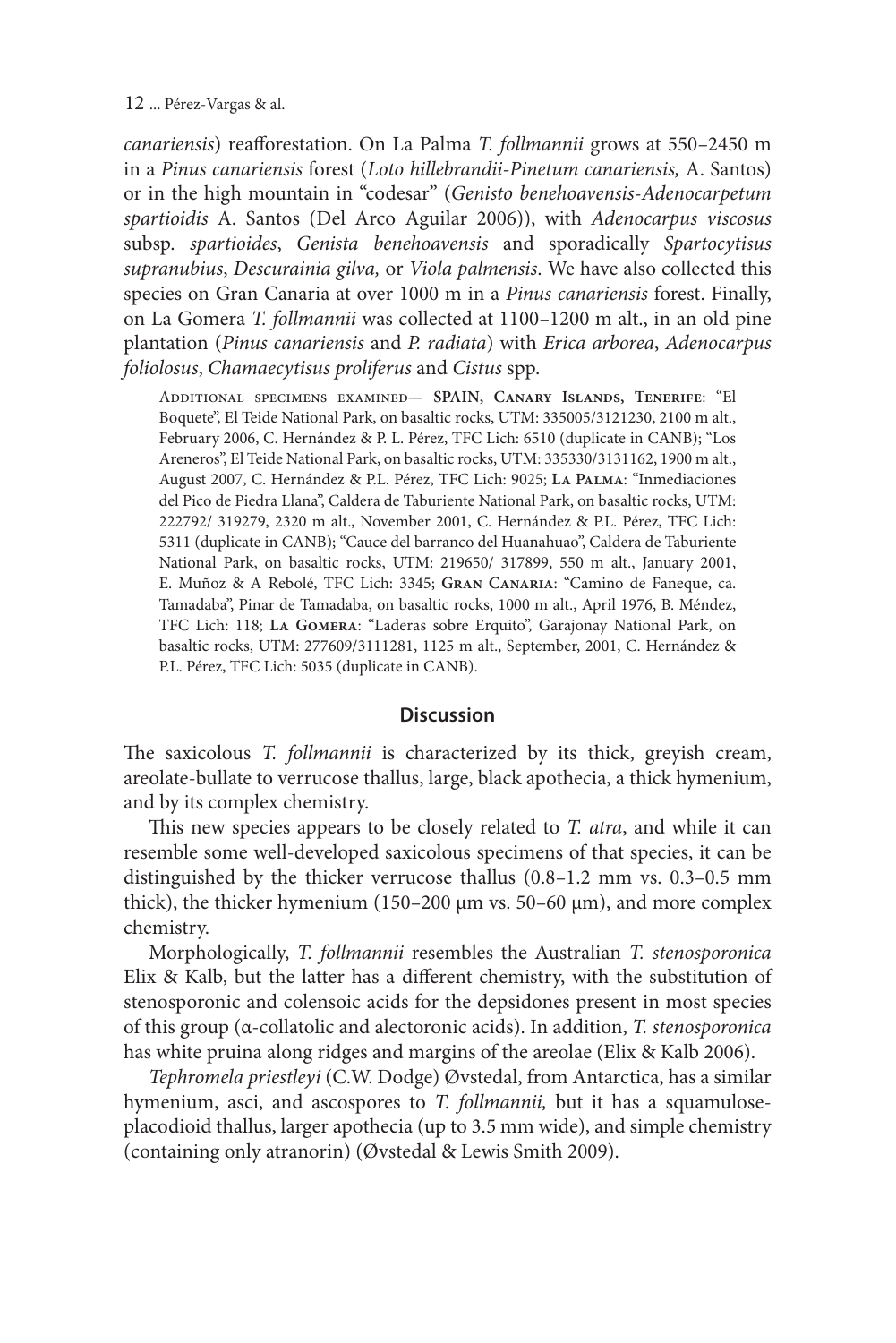#### **Acknowledgements**

This work was supported by Organismo Autónomo de Parques Nacionales (Spanish Ministerio de Medio Ambiente), Proyecto Ref. 1802069926 and a predoctoral fellowship from the Canarian Government. We thank the reviewers, Drs A.W. Archer and P.M. McCarthy, for their helpful amendments to the draft manuscript.

#### **Literature cited**

- Arup U, Ekman S, Grube M, Mattsson JE, Wedin M. 2007. The sister group relation of *Parmeliaceae* (*Lecanorales, Ascomycota*). Mycologia 99: 42–49.
- Boom P van den, Vězda A. 2005. *Gyalecta canariensis* sp. nov., a new lichen (*Ascomycota*) described from La Palma (Canary Islands). Mycotaxon 92: 255–258.
- Culberson CF. 1972. Improved conditions and new data for the identification of lichen products by a standardized thin-layer chromatographic method. Journal of Chromatography 72: 113–125.
- Culberson CF, Johnson A. 1982. Substitution of methyl tert.-butyl ether for diethyl ether in the standardized thin-layer chromatographic method for lichen products. Journal of Chromatography 238: 483–487.
- Del Arco Aguilar MJ. (ed.) 2006. Mapa de vegetación de Canarias. Grafcan. Santa Cruz de Tenerife.
- Elix JA, Ernst-Russell KD. 1993. A catalogue of standardized thin layer chromatographic data and biosynthetic relationships for lichen substances, 2nd edn. Canberra: Australian National University.
- Elix JA, Giralt M, Wardlaw JH. 2003. New chloro-depsides from the lichen *Dimelaena radiata*. Bibliotheca Lichenologica 86: 1–7.
- Elix JA, Schumm F. 2003. New species and new records in the lichen family *Parmeliaceae* (*Ascomycota*) from Macaronesia. Mycotaxon 86: 383–388.
- Elix JA, Kalb K. 2006. Two new species of *Tephromela* (*Lecanoraceae*, lichenized *Ascomycota*) from Australia. Australasian Lichenology 58: 27–31.
- Hafellner J. 1984. Studien in Richtung einer natürlichen Gliederung der Sammelfamilien *Lecanoraceae* und *Lecideaceae*. Beiheft zur Nova Hedwigia 79: 241–371.
- Hafellner J. 1995. A new checklist of lichens and lichenicolous fungi of insular Laurimacaronesia including a lichenological bibliography for the area. Fritschiana 5: 1–135.
- Hafellner J. 1999. Additions and corrections to the checklist and bibliography of lichens and lichenicolous fungi of insular Laurimacaronesia. I. Fritschiana 17: 1–26.
- Hafellner J. 2002. Additions and corrections to the checklist and bibliography of lichens and lichenicolous fungi of insular Laurimacaronesia. II. Fritschiana 36: 1–10.
- Hafellner J. 2005. Additions and corrections to the checklist and bibliography of lichens and lichenicolous fungi of insular Laurimacaronesia. III. Fritschiana 50: 1–13.
- Hafellner J. 2007. The lichenicolous fungi inhabiting *Tephromela* species. Bibliotheca Lichenologica 96: 103–128.
- Hafellner J. 2008. Additions and corrections to the checklist and bibliography of lichens and lichenicolous fungi of insular Laurimacaronesia. IV. Fritschiana 64: 1–28.
- Hafellner J, Türk R. 2001. Die lichenisierten Pilze Österreichs-eine Checkliste der bisher nachgewiesenen Arten mit verbreitungsangaben. Stapfia 76: 1–167.
- Martín Osorio VE, Wildpret de la Torre W, del Arco Aguilar M, Pérez de Paz PL, Hernández Bolaños B, Rodríguez O, Acebes JR, García Gallo A. 2007. Estudio bioclimático y fitocenótico comparativo de la alta cumbre canaria: Tenerife–La Palma. Islas Canarias. Phytocoenologia